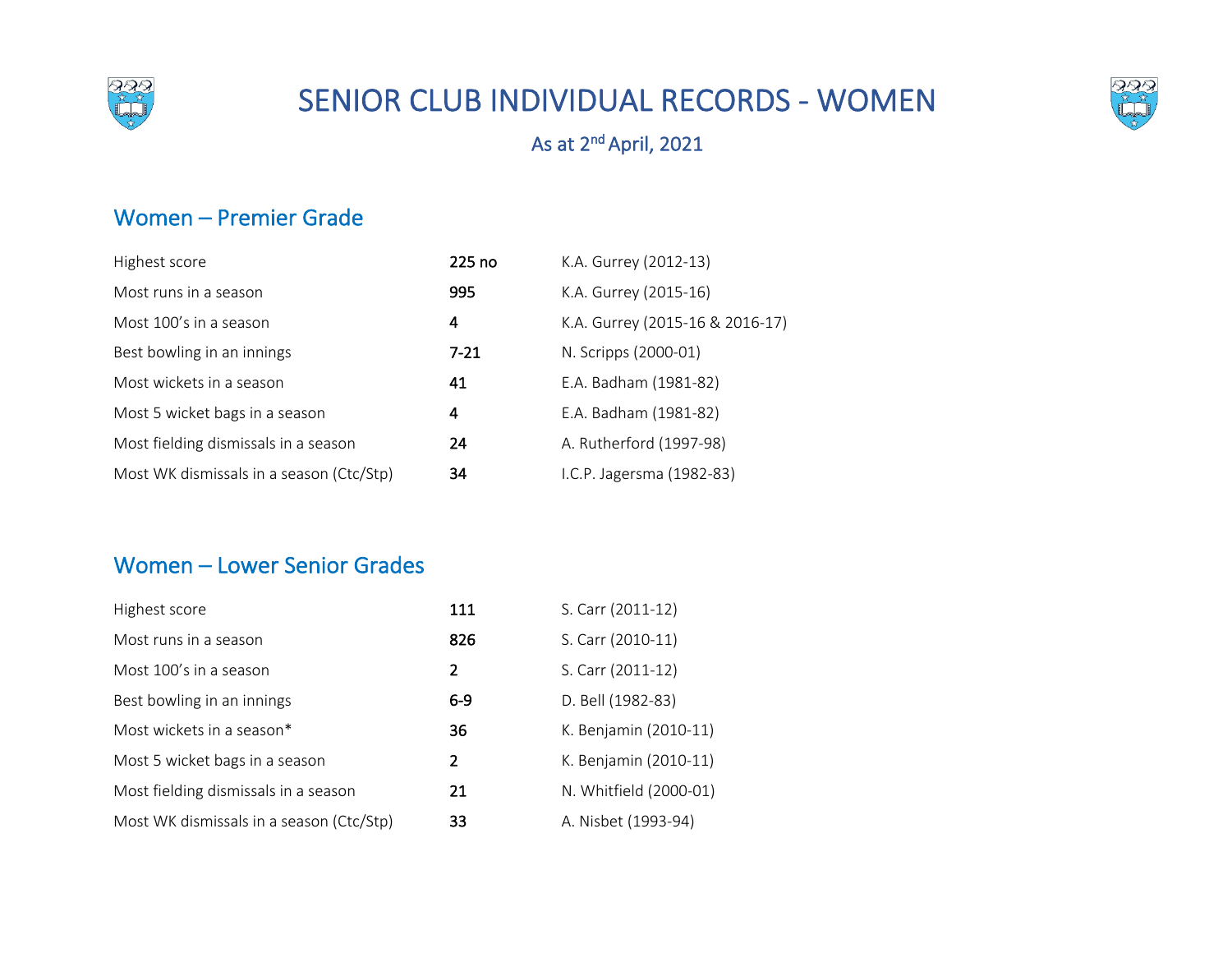### Women - All Grades

#### Career Milestones

| Most career runs                | 4127     | K.A. Gurrey (2011 - )     |
|---------------------------------|----------|---------------------------|
| Most career centuries           | $19+$    | K.A. Gurrey (2011 - )     |
| Most career wickets             | 158      | E.A. Badham (1978-86)     |
| Most career 6 wicket bags       | 4        | E.A. Badham (1978-86)     |
| Most career fielding dismissals | 114      | I.C.P. Jagersma (1980-87) |
| Best All-rounder (runs/wkts)    | 3269/158 | E.A. Badham (1978-86)     |

† One century scored in Senior Men's A Grade

## Milestones achieved during a season+

| Most runs in a season                    | 1,110    | K.A. Gurrey (2015-16)     |
|------------------------------------------|----------|---------------------------|
| Most 100's in a season                   | 5†       | K.A. Gurrey (2015-16)     |
| Best bowling in an innings               | $7 - 21$ | N. Scripps (2000-01)      |
| Most wickets in a season                 | 41       | E.A. Badham (1981-82)     |
| Most 5 wicket bags in a season           | 4        | E.A. Badham (1981-82)     |
| Most fielding dismissals in a season     | 24       | A. Rutherford (1997-98)   |
| Most WK dismissals in a season (Ctc/Stp) | 34       | I.C.P. Jagersma (1982-83) |

+ This record category includes all lower grade club performances combined during the season, including any Premier grade performances if a player has also played at that level during the season